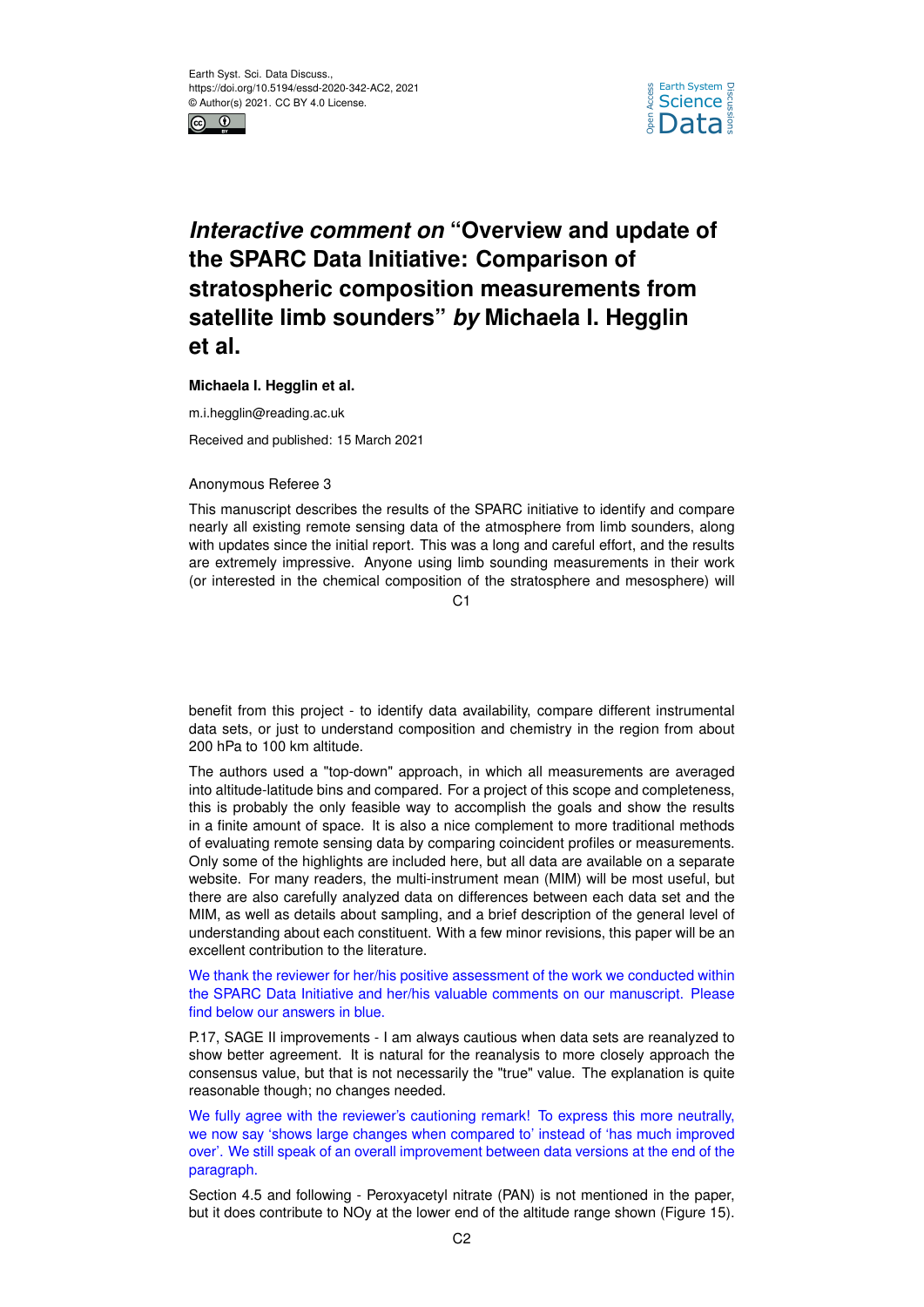From in situ data from the NASA ATom mission, the fraction of PAN to NOy can be 1/3 to 1/2 in the tropics near 200 mbar. In the stratosphere (higher latitudes at 200 mbar), PAN is usually 10midlatitudes, probably more likely in the summer when the tropopause is higher. This will likely only affect the very bottom of the NOy plots, but it should probably be at least mentioned briefly in the text.

We have added the following statements in the nitrogen family section:

"While HNO3 and NOx constitute 80-100% of all possible species of NOy in the LS, PAN can constitute as much as 20-50% in the tropical UT and extratropical UTLS (i.e., altitudes below 200 hPa) (Kendo et al., 1997; Fadnavis et al., 2014)."

"It should also be noted that although available from both MIPAS and ACE-FTS, none of the NOy climatologies presented here includes PAN, which can be a significant contribution to NOy at the lower end of the altitude range shown as mentioned above."

P.27, l.7 Besides the non-uniformity of sampling, another factor can be the long-term trends in various gases. For example, CFC11 and 12 reached a peak and are now decreasing. But for a gas like water, the long-term trend is not so obvious (and quite important for climate forcing). The "true" (or measured) MIM could be changing over time. This is beyond the scope of this paper, but could be (briefly) mentioned as a possibility in the section on H2O. My understanding of the MIM here is that it is the average over the duration of the measurements, and does not change with time. If that is not correct, then I missed it in the text.

Thank you for this comment. A sentence on trends being a potential issue has been added in the new Section 3.2.1, which discusses the methodology. We also clarify that the MIM is the average over all the measurements and all the years/months that are presented in a specific evaluation (and not over the full timeseries available) by adding the following statement: *The MIM is thereby calculated over the same years (or months) and instruments as presented in a given evaluation (and not over the full timeseries available).* The MIM is thus changing with each evaluation done for different

C3

time periods, and depending on the different sets (instruments) considered.

Some further, more specific comments:

P.1, l.8 It is difficult to separate "long-lived trace gases" and "transport tracers". There is considerable overlap. Just an observation; no changes needed in the text.

We agree that our categorisation didn't make much sense and changed them to: . . . the stratospheric trace gases of primary interest, O3 and H2O, major long-lived trace gases (SF6, N2O, HF, CCl3F, CCl2F2, and NOy), trace gases with intermediate lifetimes HCl, CH4, CO, HNO3), and shorter-lived trace gases. . .

P.2, l.2 "nitrogens"? Maybe "nitrogen-containing species"

Thank you. Changed according to the reviewer's suggestion.

l.7 add comma after "climatologies" (if "which" refers back to "approach").

Corrected.

l.12 "intended summary"

Corrected to "as an intended summary. . .".

P.3, l. 25, I was initially confused why TES did not appear here, but was on the list on P.2, l.6. It is explained on P.5, and is fine; no changes needed.

We now have removed most (except initial) TES-references and explain that we will not treat it in this document.

l.27 At some point NOx and NOy should probably be defined, although almost everyone knows what they are. I was curious how NOy would be handled, since it's hard to measure all components of NOy with limb sounding. Defining them later in the paper is OK; see comment above about components of NOy in the troposphere.

We have added a more succinct definition of NOy and the following statement to the first paragraph of Section 4.5, which in concert with addition above hopefully answers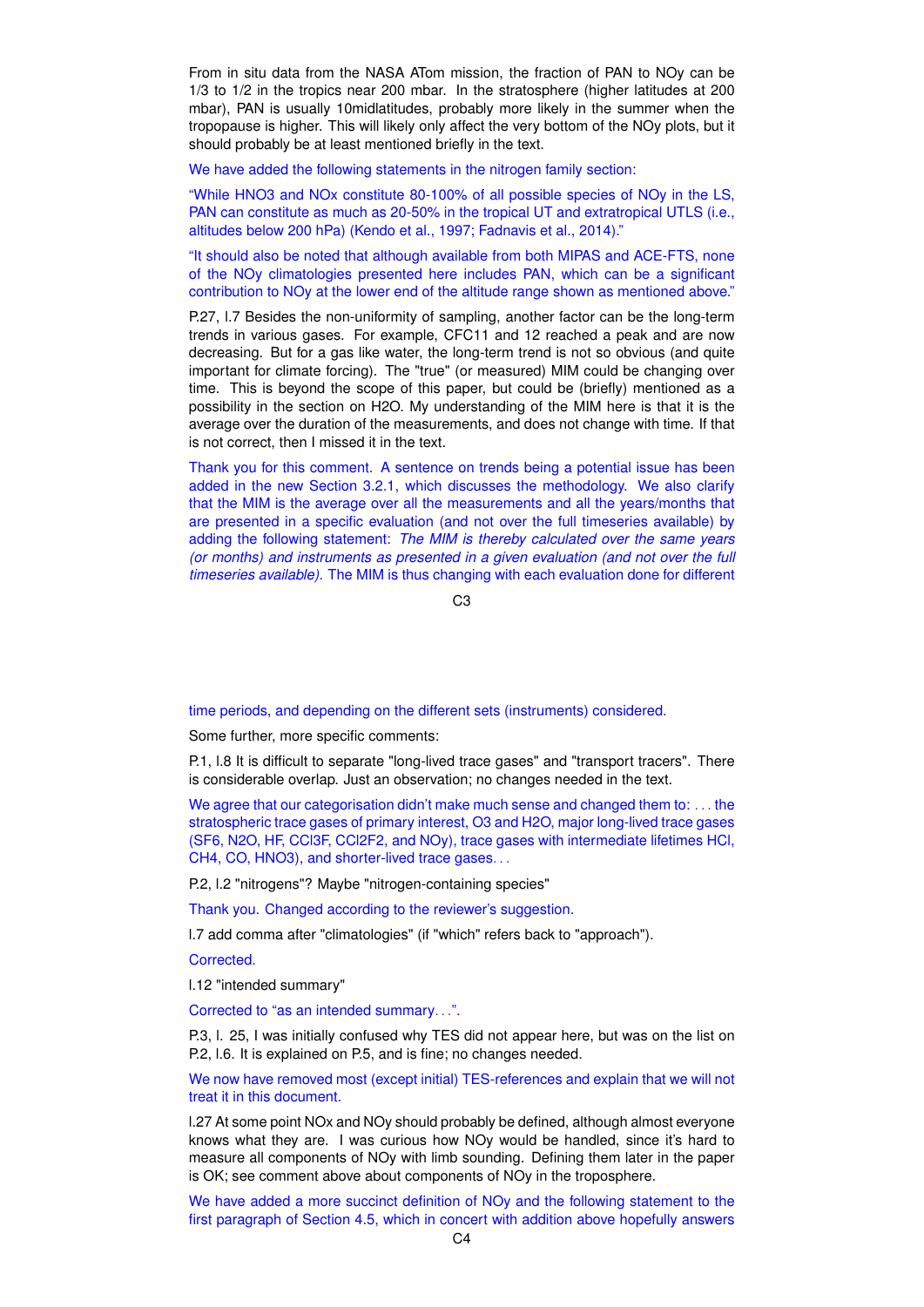the request of the reviewer:

While HNO3 and NOx constitute 80-100% of all possible species of NOy in the LS above 200 hPa, PAN can constitute as much as 20-50% in the tropical UT and (extratropical) UTLS (Kendo et al., 1997; Fadnavis et al., 2014).

l.33, "data are"

Corrected.

P.4, l.29 "its" instead of "the above" (since I don't see any disadvantages listed above)

Corrected.

P.5, l.4, "JGR - Atmospheres"

Corrected.

P.6, l.5 vs. l.17, dates include S3/ISS or not?

Dates corrected.

P.8, l.12, "98.55 S"? Maybe drop the "S"?

Corrected.

l.22, "on board Envisat"

Corrected.

P.10, l.29 perhaps something like "demonstration of ultrasensitive sub-mm limb emission observations..." And I don't think 4 K should be hyphenated.

#### Suggestion adopted.

P.13, l.8, not sure why "roughly-uniform" is hyphenated. Or why "generally" and "roughly" are both used together. Perhaps "is roughly uniform with respect to longitude".

C5

Suggestion adopted.

l.17 "can be found"

Corrected.

P.14,l.17 Where can this second summary be found? In SPARC 2017?

This paragraph has been removed to answer a similar comment from another reviewer.

P.15,l.25 "spectroscopic"

Corrected.

l.30, I don't think that MS and US have been defined.

Now corrected, but see also Table 4.

P.16,l.28, What is the "LM"? OK, it's all in Table 4 (I missed the reference to it on P.12,

We now define the abbreviations in addition at their first occurrence (except in the abstract).

l.7). But would it be worthwhile to include the stratopause in a figure somewhere too (like the top panel of Figure 4, where it won't get in the way too much)? Maybe not. It was not obvious to me whether the boundary between the US and LM is simply taken as an altitude or pressure level, or whether it has latitudinal structure (or varies with month). Not an important point, and I may have missed a description of this - fine as long as it is clear to an interested reader. (If needed, you could probably put any explanations in the Table 4 caption.)

The following sentence has been added in Table 4 caption: "The transition between the stratosphere and the mesosphere (the stratopause) is here defined uniformly across all latitudes as the 1 hPa pressure level."

l.33, "carbon dioxide and other anthropogenically emitted greenhouse gases" or something like that. And maybe combine the next two sentences as "H2O is also a key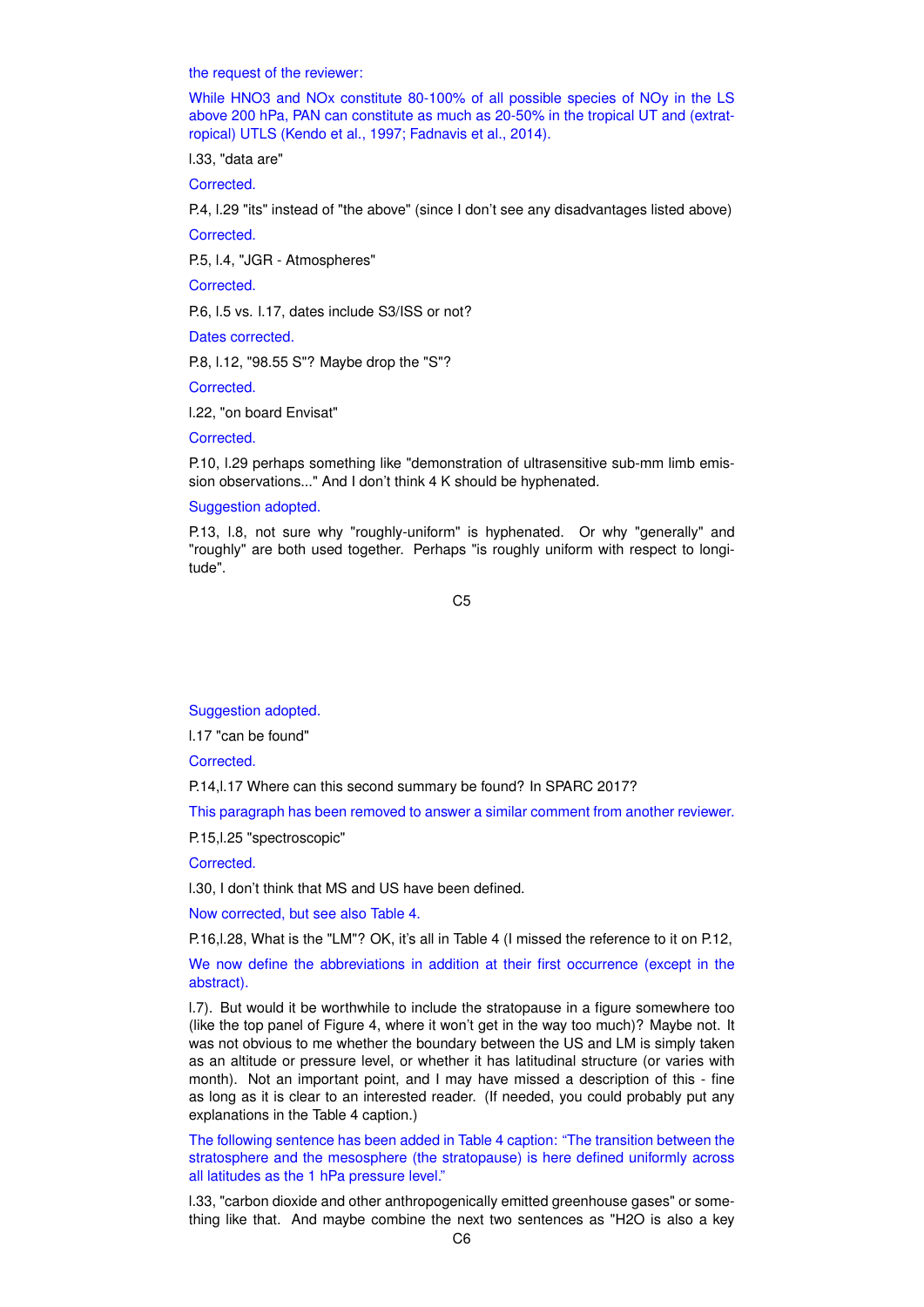constituent in atmospheric chemistry as a source gas of the hydroxyl radical..."

This sentence now reads: ". . .a positive feedback to climate change driven by anthropogenic emissions of carbon dioxide and other greenhouse gases." We have also adopted the reviewer's second suggestion.

P.18, l.15 Does USLM mean "upper stratosphere and lower mesosphere"?

Yes, the explanation of such composites is described in Table 8

P.19, l.27 Need to edit this sentence - something like "a somewhat patchier difference field, however, it provides supporting evidence..." or "a somewhat patchier difference field, however, which provides supporting evidence..." or "a somewhat patchier difference field, however, providing supporting evidence..." I'm not sure I follow the logic in this sentence.

We have rewritten this indeed rather complicated sentence to: "MIPAS(2), despite exhibiting a somewhat patchier difference field, provides supporting evidence for a high bias in MIPAS(1) at this pressure level." and hope this clarifies the content.

l.33 I assume that "overlap year" describes when all three instruments were reporting data. Also, "confirms the results described here"

We have rewritten this sentence to: "It is important to note that CH4 showed only small trends in the troposphere over the time period 1998-2008, thus a trend in this trace gas is not expected to contribute significantly to the inter-instrument differences. An evaluation limited to the year 2005 (during which all instruments were reporting data) mostly confirms the results described here (not shown)."

P.20, l.1 I would not hyphenate "mean state".

Corrected.

P.21, l.16 "for which they provided data."

C<sub>7</sub>

## Corrected.

l.18 OK, here are the definitions of NOy and NOx (fine with me). In the midtroposphere, peroxyacetyl nitrate (PAN) is one of the major components of NOy. This is mostly below the altitudes shown here, but see comment above.

See answer above, we have now added a more detailed definition and highlighted that the instruments don't measure all of the species contributing to NOy.

l.25 "mechanisms"

Corrected.

l.29 "conversion" instead of "exchange"?

Corrected.

l.32 "is taken into account"

Corrected.

P.22, l.25, "latitude bands"?

Corrected.

P.23, l.8, "consistent with" rather than "confirming"?

Corrected.

P.58 I did not notice the reference to table 3 while reading the text. That is a fine way to make all the descriptions quantitative.

Yes, chapter 3 includes a reference to table 3.

Table A2, perhaps "added recently" or at least "newly added"

Corrected, thank you.

Figure 8 - missing units on the color bars. I am guessing they should be ppm and